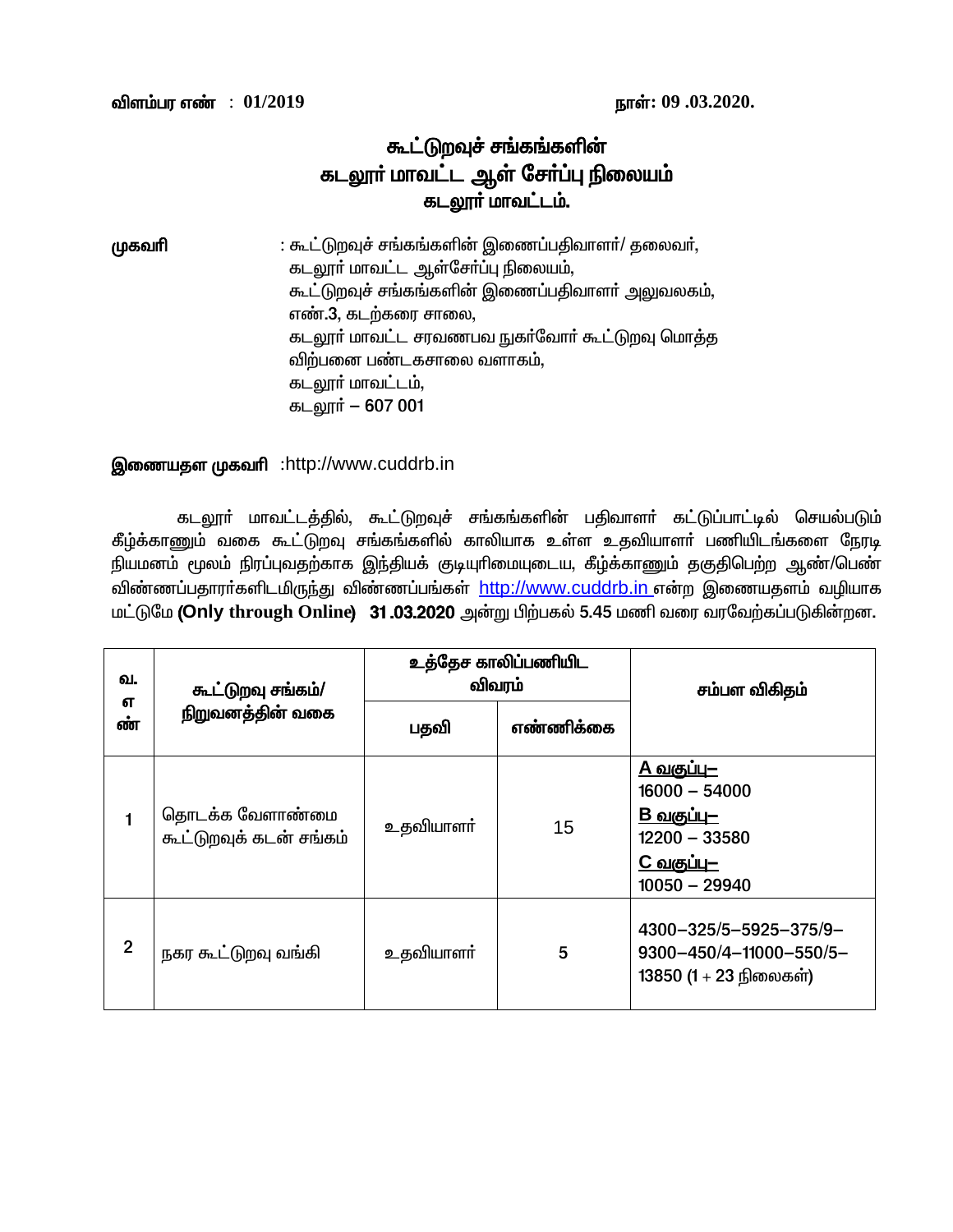# உத்தேசமான 20 காலிப்பணியிடங்களுக்கான வகுப்புவாரி ஒதுக்கீடு

| பொதுப் பிரிவு                                | 5 |
|----------------------------------------------|---|
| பிற்படுத்தப்பட்டோர்                          | հ |
| மிகவும் பிற்படுத்தப்பட்டோர்/<br>சீர் மரபினர் |   |
| பிற்படுத்தப்பட்டோர் (முஸ்லீம்)               |   |
| ஆதிதிராவிடா்                                 | 3 |
| ஆதிதிராவிடா் (அருந்ததியா்)                   |   |
| பழங்குடியினா்                                |   |

#### <u>குறிப்ப—</u>

- <u>அ. காலிப்பணியிடங்களின் எண்ணிக்கை மாறுதலுக்கு உட்பட்டது.</u>
- ஆ. இத்தெரிவுக்கு நடைமுறையில் உள்ள தமிழ்நாடு அரசு பணியாளா் தோ்வுக்குப் பின்பற்றப்படும் இட ஒதுக்கீடு மற்றும் இன சுழற்சி முறை ஒட்டு மொத்த நியமனத்திற்கும் பின்பற்றப்படும்.
- இ.மேற்குறிப்பிட்ட காலிப்பணியிடங்களில் பெண்கள்,ஆதரவற்ற விதவைகள்,முன்னாள் இராணுவத்தினா் தமிழ் வழியில் பயின்றோா் மற்றும் மாற்றுத் திறனாளிகள் ஆகியோருக்கான இடஒதுக்கீடு விதிகள் நடைமுறையில் உள்ளஅரசாணைகளின்படி பின்பற்றப்படும்.
- ஈ.மேற்படி சம்பள விகிதம் மற்றும் இதரப் படிகள் மேற்குறிப்பிட்ட கூட்டுறவுச் சங்கங்களின்/நிறுவனங்களின் பணியாளா் பணிநிலை குறித்த சிறப்புத் துணை விதிகளுக்குட்பட்டு அமையும்.
- உ.தேர்வு செய்யப்படும் விண்ணப்பதாரர்கள் அவர்களுக்கு ஒதுக்கப்படும் சம்பந்தப்பட்ட கூட்டுறவு சங்கத்தின்/நிறுவனத்தின் துணை விதிகளுக்குட்பட்டு பணியாற்ற வேண்டும்.
- ஊ. தேர்வில் கலந்து கொள்ளும்போது கடைப்பிடிக்கப்பட வேண்டிய விதிமுறைகள் குறித்த விவரங்கள் தேர்வு நுழைவுச் சீட்டில் தெரிவிக்கப்படும்.

## 1. முக்கிய நாட்களும் நேரமும்:

| நிரப்பப்பட்ட விண்ணப்பங்கள் பதிவேற்றம் செய்யப்பட<br>வேண்டிய கடைசி நாள் | 31.03.2020<br>பிற்பகல்<br>5.45 மணி வரை                          |
|-----------------------------------------------------------------------|-----------------------------------------------------------------|
| எழுத்துத் தோ்வு நடைபெறும் நாள்                                        | 10.05.2020<br>முற்பகல் 10.00 மணி முதல்<br>பிற்பகல் 1.00 மணி வரை |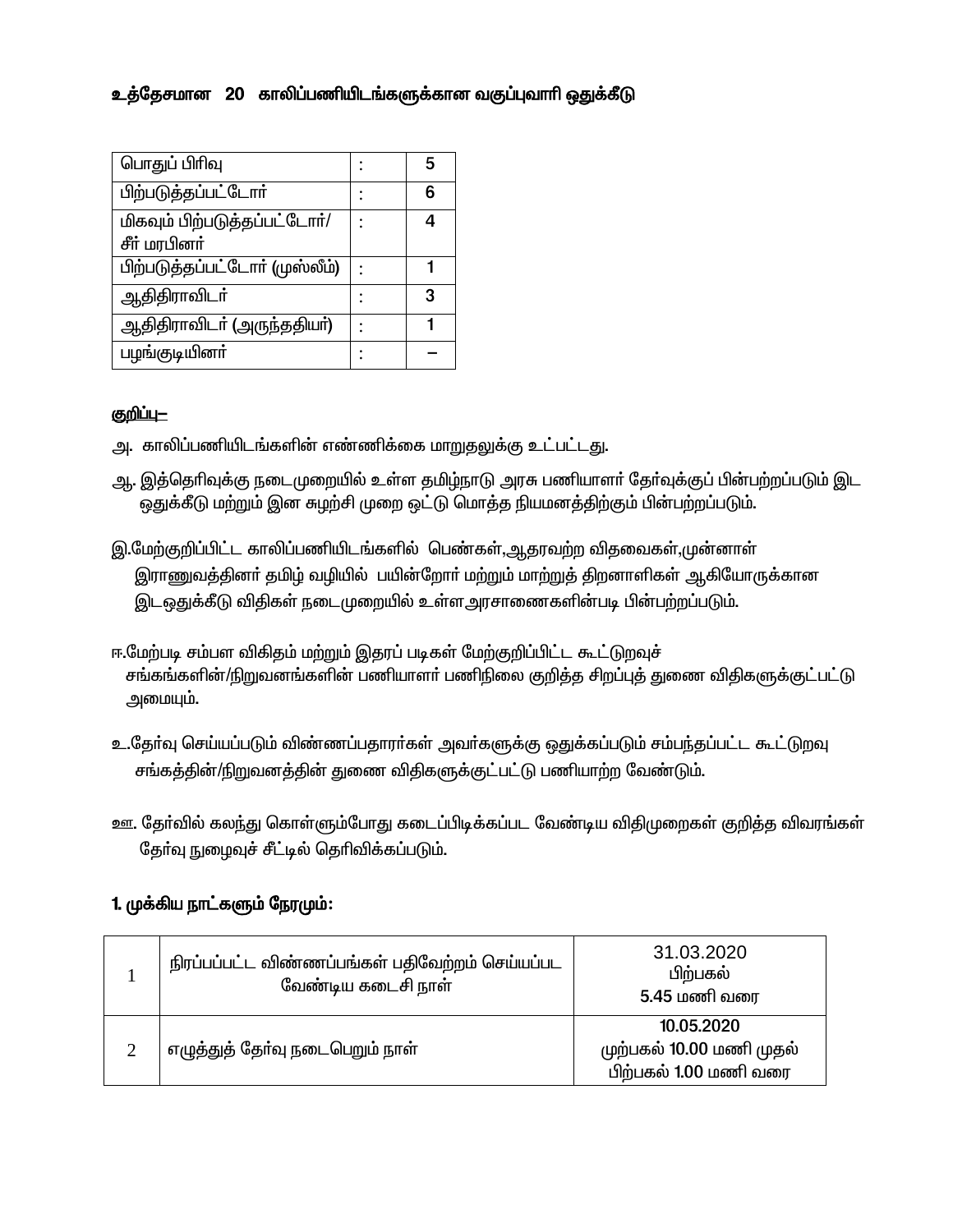# 2. தகுதிகள்:

## அ. வயது

i) விண்ணப்பதாரா் 01.01.2019 அன்று 18 வயது பூா்த்தி அடைந்தவராக இருக்க வேண்டும் (அதாவது 01.01.2001 அன்றோ அதற்கு முன்னரோ பிறந்தவராக இருக்க வேண்டும்).

ii) விண்ணப்பதாரா்கள் 01.01.2019 அன்று கீழ்க்கண்ட வயதினைப் பூா்த்தி செய்தவராக இருக்கக் கூடாது.

|                | ஆதிதிராவிடா், அருந்ததியா், பழங்குடியினா்,<br>மிகவும் பிற்படுத்தப்பட்ட வகுப்பினா்/ சீா்மரபினா்,<br>பிற்படுத்தப்பட்ட வகுப்பினர், பிற்படுத்தப்பட்ட<br>வகுப்பினா் (முஸ்லிம்) மற்றும் இவ்வகுப்புகளைச்<br>சாா்ந்த முன்னாள் இராணுவத்தினா்<br>மற்றும்<br>மாற்றுத் திறனாளிகள். | வயது வரம்பு இல்லை. |
|----------------|-----------------------------------------------------------------------------------------------------------------------------------------------------------------------------------------------------------------------------------------------------------------------|--------------------|
| $\overline{2}$ | இதர வகுப்பினர் (OC)                                                                                                                                                                                                                                                   | <b>30 வயது</b>     |
| 3              | சார்ந்த<br>அனைத்து இனத்தைச்<br>ஆதரவறற<br>விதவைகள்                                                                                                                                                                                                                     | வயது வரம்பு இல்லை. |
| 4              | சார்ந்த<br>இதர வகுப்பினைச்<br>(OC)<br>முன்னாள்<br>இராணுவத்தினா்                                                                                                                                                                                                       | 48 வயது            |
| 5              | சார்ந்த<br>இதர வகுப்பினைச்<br>(OC)<br>மாற்றுத்<br>திறனாளிகள்                                                                                                                                                                                                          | 40 வயது            |

# <u>ஆ)</u> கல்வித் தகுதி:

எதேனும் ஒரு பட்டப் படிப்பு (Any Degree) (10+2+3 முறையில்**)** 

**<u> <b>u**mmu</u>

கூட்டுறவுப் பயிற்சி

• பல்கலைக் கழகங்களால் வழங்கப்படும் பட்டப் படிப்பிற்குப் பதிலாக, பதினைந்து ஆண்டுகள் இராணுவத்தில் பணி புரிந்தவர்களுக்கு இராணுவத்தால் வழங்கப்படும் பட்டப் படிப்புச் சான்றிதழ் (Military Graduation) பெற்றுள்ள முன்னாள் இராணுவத்தினர்களும் விண்ணப்பிக்கலாம். ஆனால் அவர்கள் பள்ளி இறுதித் தேர்வும் (SSLC) மேல் நிலைக் கல்வியும் (HSC) முறையாக பள்ளியில் பயின்று தேர்ச்சி பெற்றிருக்க வேண்டும்.

கீழ்க்காண்பவை கூட்டுறவுப் பயிற்சியாகக் கருதப்படும்.

- 1. தமிழ்நாடு கூட்டுறவு ஒன்றியத்தால் நடத்தப்படும் கூட்டுறவு மேலாண்மை நிலையங்களில் வழங்கப்படும் கூட்டுறவுப் பயிற்சி (Diploma in Cooperative Management).
- 2. புது டெல்லி, தேசிய கூட்டுறவுப் பயிற்சிக் குழுவின் கட்டுப்பாட்டில் உள்ள சென்னை நடேசன் கூட்டுறவு மேலாண்மை நிலையம் மற்றும் மதுரை கூட்டுறவு மேலாண்மை நிலையம் மூலம் நடத்தப்படும் உயர் கூட்டுறவுப் பயிற்சி (Higher Diploma in Cooperative Management).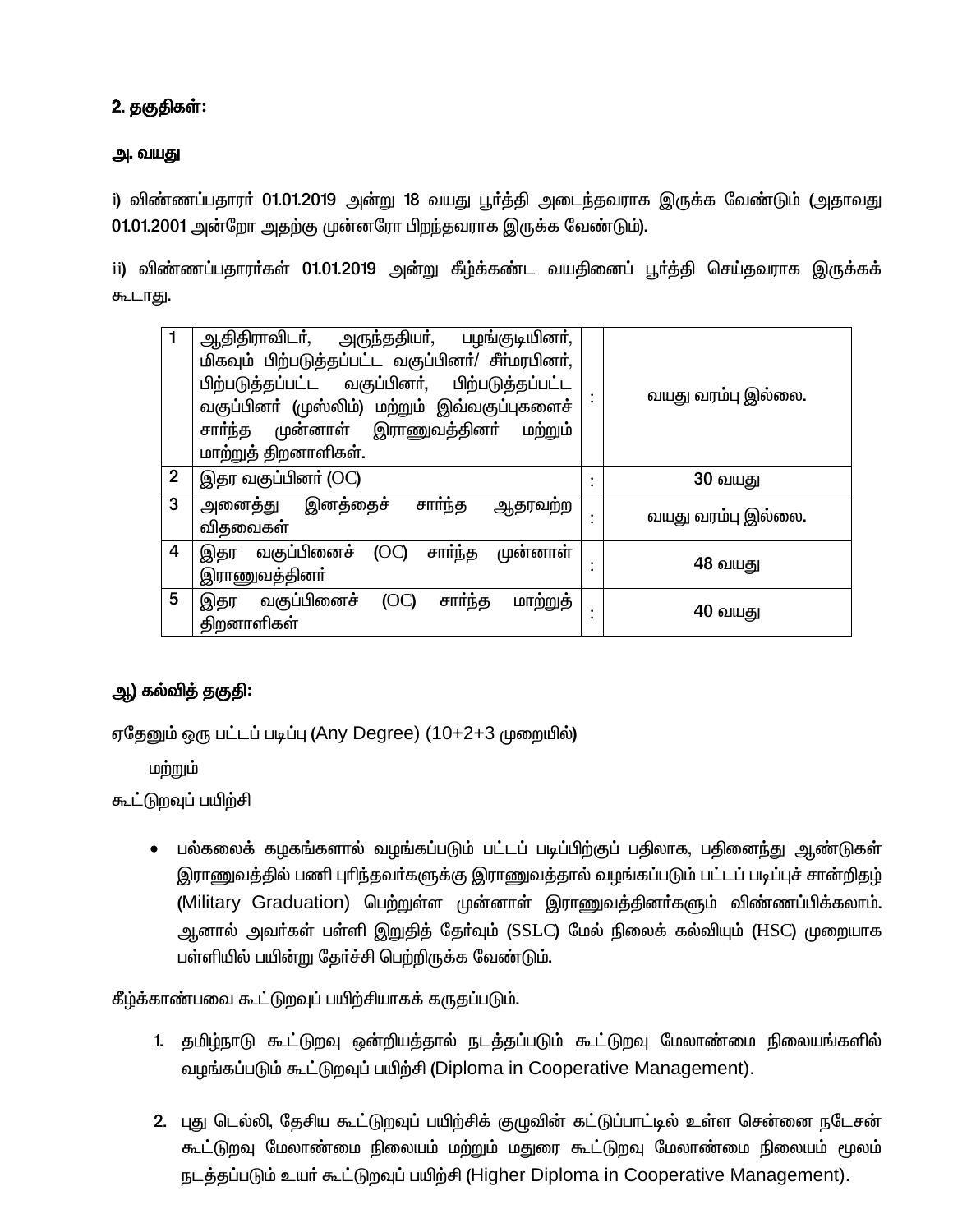பின்வரும் பட்டப் படிப்பு படித்தவர்கள் கூட்டுறவுப் பயிற்சி பெறுவதிலிருந்து விலக்களிக்கப்டுகிறார்கள்.

- வைகுந்த் மேத்தா தேசிய கூட்டுறவு நிறுவனம், புனே வழங்கும் முதுநிலை வாணிப மேலாண்மை (கூட்டுறவு) பட்டம்.
- பி.காம்(ஆனா்ஸ்) கூட்டுறவு
- எம்.காம் (கூட்டுறவு)
- எம்.ஏ.(கூட்டுறவு)
- பல்கலைக்கழக மானியக் குழுவால் அங்கீகரிக்கப்பட்ட ஏதேனும் ஒரு பல்கலைக் கழகத்தால் வழங்கப்படும் கூட்டுறவில் முதுநிலை பட்டப்படிப்பு.
- பி.ஏ.(கூட்டுறவு)
- பி.காம்.(கூட்டுறவு)

பி.ஏ(கூட்டுறவு), பி.காம்(கூட்டுறவு) படித்து கூட்டுறவுப் பயிற்சியிலிருந்து விலக்குக் கோருபவர்கள், கணக்கியல் (Book Keeping), வங்கியியல்(Banking), கூட்டுறவு (Cooperation), தணிக்கை (Auditing) ஆகிய பாடங்களைப் படித்துத் தேர்ச்சி பெற்றிருக்க வேண்டும். இல்லையெனில் இவர்கள் கூட்டுறவுப் பயிற்சியினை முடித்திருக்க வேண்டும்.

2019-2020 ஆம் ஆண்டில் தமிழ்நாடு கூட்டுறவு ஒன்றியத்தால் நடத்தப்படும் கூட்டுறவு  $\bullet$ மேலாண்மை நிலையங்களில் கூட்டுறவுப் பயிற்சி பயின்று வரும் மாணவர்களும் விண்ணப்பிக்கலாம். இத்தேர்வுக்கு விண்ணப்பிக்கும் இவர்கள் கூட்டுறவுப் பயிற்சியினைப் வருவதற்கான சான்றிதழினை (Bonafide Certificate) சம்மந்தப்பட்ட கல்வி பெற்று நிறுவனத்திடமிருந்து பெற்றுச் சமா்ப்பிக்க வேண்டும்.

கூட்டுறவுப் பயிற்சியினை வெற்றிகரமாகப் படித்து முடித்ததற்கான சான்றிதழைச் சமா்ப்பித்த பின்னரே இவா்களுக்குப் பணி நியமன ஆணை வழங்கப்படும்.

2019-2020 ஆம் ஆண்டில், புது டெல்லி, தேசிய கூட்டுறவுப் பயிற்சிக் குழுவால் சென்னை நடேசன் கூட்டுறவு மேலாண்மை நிலையம் மற்றும் மதுரை கூட்டுறவு மேலாண்மை நிலையம் மூலம் நடத்தப்படும் கூட்டுறவுப் பயிற்சி பயின்று வரும் மாணவர்களும் விண்ணப்பிக்கலாம். இத்தேர்வுக்கு விண்ணப்பிக்கும் இவர்கள் கூட்டுறவுப் பயிற்சியினைப் பெற்று வருவதற்கான சான்றிதழினை (Bonafide Certificate) சம்மந்தப்பட்ட கல்வி நிறுவனத்திடமிருந்து பெற்றுச் சமா்ப்பிக்க வேண்டும்.

கூட்டுறவுப் பயிற்சியினை வெற்றிகரமாகப் படித்து முடித்ததற்கான சான்றிதழைச் சமா்ப்பித்த பின்னரே இவா்களுக்குப் பணி நியமன ஆணை வழங்கப்படும்.

- விண்ணப்பதாரா்கள் பள்ளி இறுதி வகுப்பு அல்லது மேல்நிலைப் படிப்பு அல்லது பட்டப் படிப்பின்போது தமிழ் மொழியை ஒரு பாடமாக படித்துத் தேர்ச்சி பெற்றிருக்க வேண்டும்.
- கணினி பயன்பாட்டில் அடிப்படை அறிவு பெற்றிருத்தல் வேண்டும் (Knowledge in Computer Application)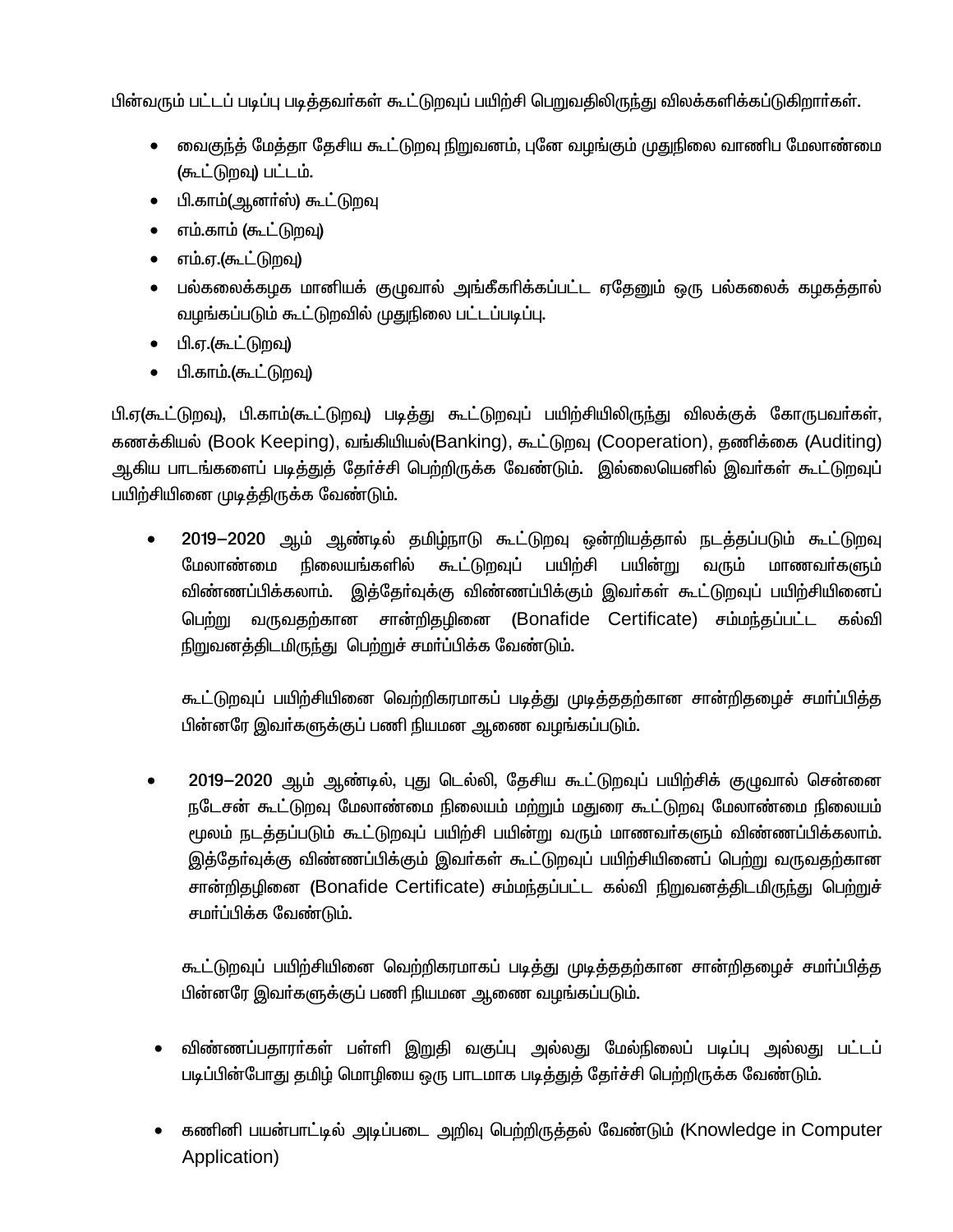# இ) பொது

- விண்ணப்பதாரா்கள் பிற மாநிலத்தவா்களாக இருக்கும் பட்சத்தில் அவா்கள் எந்தப் பிாிவைச்  $\bullet$ சார்ந்தவர்களாக இருப்பினும் இதர வகுப்பினராகவே (OC) கருதப்படுவர்.
- 'ஆதரவற்ற விதவை' என்பது அனைத்து வழியிலிருந்தும் பெறும் மொத்த மாத வருமானம்  $\bullet$ ரூ.4,000/-க்கும் (ரூபாய் நான்காயிரம்) குறைவாகப் பெறுகின்ற ஒரு விதவையைக் குறிப்பதாகும். இவ்வருமானம், குடும்ப ஓய்வூதியம் அல்லது தொழிற்கல்வி பெற்றவா்களின் சுய தொழில் மூலம் ஈட்டும் வருமானம் உள்ளிட்ட மற்ற வருமானங்கள் ஆகியவற்றையும் உள்ளடக்கியதாகும். இத்தகைய விண்ணப்பதாரா்கள் உரிய **வருவாய் கோட்ட அலுவலா் அல்லது உதவி/சாா்** ஆட்சியரிடமிருந்து நிர்ணயிக்கப்பட்ட படிவத்தில் சான்றிதழைப் பெற்று சமர்ப்பிக்க வேண்டும். விவாகரத்து பெற்றவர், கணவனால் கைவிடப்பட்டவர் ஆதரவற்ற விதவையாகக் கருதப்பட மாட்டார். மறுமணம் புரிந்தவர் ஆதரவற்ற விதவையாகக் கருதப்பட மாட்டார்.

#### 3. விண்ணப்பக் கட்டணம்

#### அ) விண்ணப்பப் பதிவு மற்றும் எழுத்துத் தேர்வுக்கான கட்டணம் ரூ.250/— ஆகும்.

ஆதிதிராவிடா், பழங்குடியினா், அனைத்துப் பிாிவையும் சாா்ந்த மாற்றுத் திறனாளிகள், பிரிவையும் <u>ஆதரவற்ற</u> ஆகியோருக்கு இக்கட்டணம் அனை<u>க்க</u>ுப் சார்ந்த விதவைகள் செலுத்துவதிலிருந்து விலக்களிக்கப்படுகிறது.

விண்ணப்பக் கட்டணம் செலுத்துவதிலிருந்து விலக்களிக்கப்பட்டுள்ள மாற்றுத் திறனாளிகள் சமூக நலத்துறை அலுவலாிடமிருந்து சான்றிதழும், மருத்துவச் சான்றிதழும் பெற்றிருக்க வேண்டும். ஆதரவற்ற விதவைகள், மேலே ''இ''—ல் தெரிவிக்கப்பட்டுள்ளவாறு உரிய அலுவலரிடமிருந்து சான்று பெற்றிருக்க வேண்டும்.

## மத்தியக் கூட்டுறவு வங்கி செலுத்துச்சீட்டு (pay-in-slip) முறை (Offline method)

''மேற்படி விண்ணப்பக் கட்டணம். கடலூா் மாவட்ட மக்கியக் கூட்டுறவு வங்கியின் தலைமையகம் அல்லது கிளைகளில் நேரடியாகச் செலுத்தப்பட்டு, அவ்வாறு செலுத்தப்பட்ட விண்ணப்பக் கட்டண இரசீதில் (Candidate's copy of the challan) உள்ள Journal ID என்ற எண்ணை விண்ணப்பதாரா், தமது விண்ணப்பத்தில் அதற்கென்று ஒதுக்கப்பட்டுள்ள இடத்தில் குறிப்பிட்டு விண்ணப்பக் கட்டணம் செலுத்திய இரசீதை (Candidate's copy of the pay-in-slip) scan செயது upload செய்ய வேண்டும்".

#### இணையவழி முறை (Online Method)

விண்ணப்பக் கட்டணத்தை Online மூலம் State Bank of India இணையதளத்தில் உள்ள 'SBI Collect' என்ற சேவையைப் பயன்படுத்தியும் செலுத்தலாம். "SBI Collect" என்ற சேவையைப் பயன்படுத்தி விண்ணப்பக் கட்டணம் செலுத்துவதற்கான வசதி (Link to the "SBI Collect" service in the State Bank of India online payment portal) கடலூர் மாவட்ட ஆள்சேர்ப்பு நிலைய இணையதளத்தில் கொடுக்கப்பட்டுள்ளது. Online மூலம் மேற்குறிப்பிட்டவாறு விண்ணப்பக் கட்டணத்தைத் செலுத்தி முடித்த பின்னர் திரையில் தோன்றும் இரசீதினை(pdf file) பதிவிறக்கம் செய்து வைத்துக் கொள்வதுடன்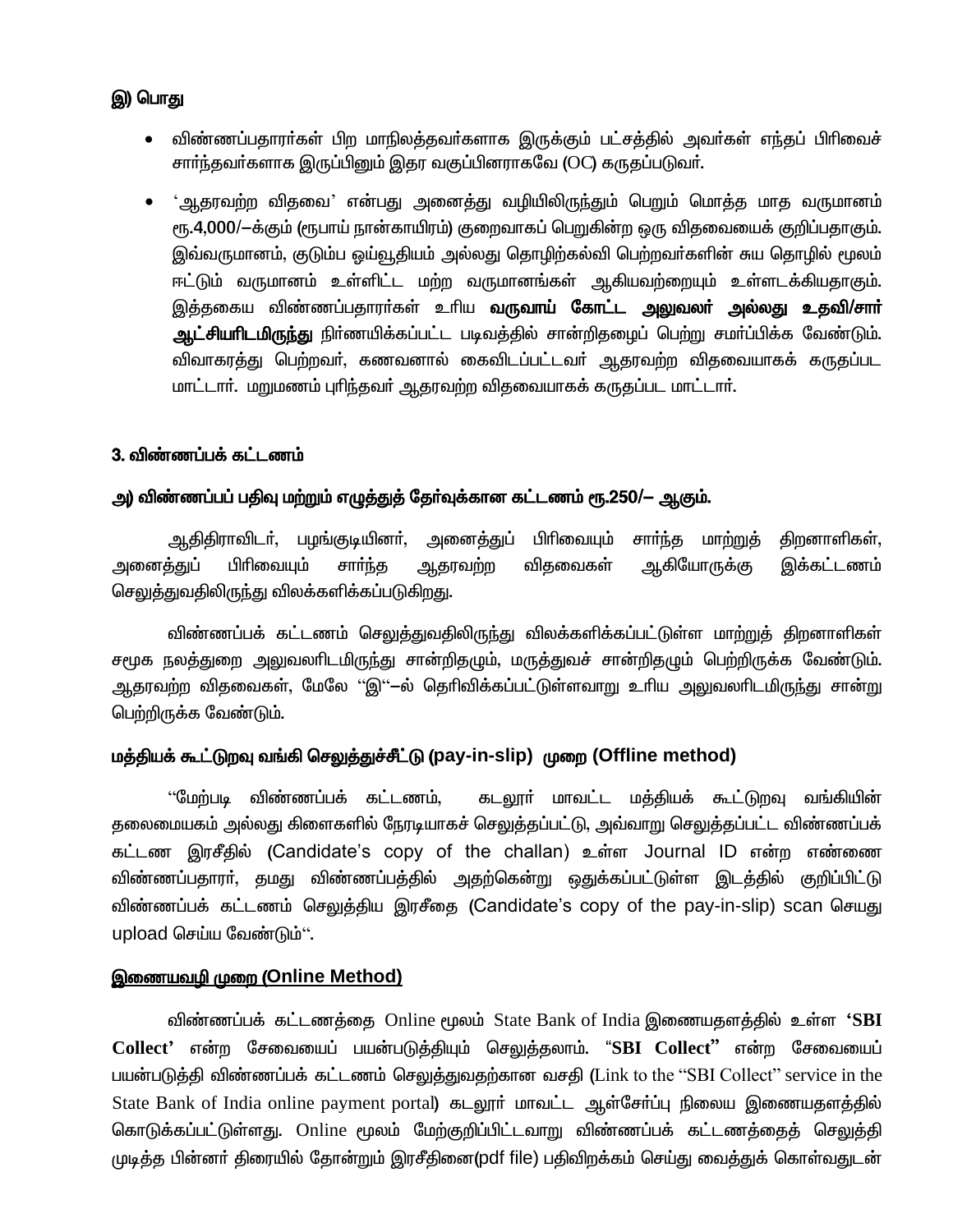அங்கே திரையில் தோன்றும் DU...... என்று தொடங்கும் எண்ணை (SBI Collect Reference Number) குறித்து வைத்துக் கொண்டு அந்த எண்ணை விண்ணப்பத்தில் அதற்கென்று ஒதுக்கப்பட்டுள்ள இடக்கில் குறிப்பிட வேண்டும்.

இணைய வழிக் கட்டணம் செலுத்தும்போது ஏற்படும் இடா்பாடுகளுக்கும் தோல்விகளுக்கும் மாவட்ட ஆள்சோ்ப்பு நிலையம் பொறுப்பாகாது.

ஆ) மேற்கண்ட நடைமுறைகளைப் பின்பற்றி Online மூலம் பணம் செலுக்தும் விண்ணப்பதாரா்கள் DU.... எண்ணை பிறரிடம் பகிரக் கூடாது. அதேபோல் மத்தியக் கூட்டுறவு வங்கியின் Jounal ID ஐ ஒரே DU எண்/ Jounal ID பிறரிடம் பகிரக் கூடாது. எண். ஔ்றுக்கு மேற்பட்ட விண்ணப்பங்களிலிருந்தால் அந்த விண்ணப்பங்கள் அனைத்தும் நிராகரிக்கப்படும். பூர்த்தி செய்யப்பட்ட விண்ணப்பங்களை http://www.cuddrb.in என்ற இணையதளம் மூலம் 31.03.2020 மாலை 5.45 மணி வரை பகிவேற்றம் செய்யலாம்.

இ) கட்டணம் செலுத்தும் முறையை எந்த நேரத்திலும் மாற்றியமைக்கும் உரிமை கடலூா் மாவட்ட ஆள்சோ்ப்பு நிலையத்திற்கு உண்டு.

ஈ) ஒருமுறை செலுத்தப்பட்ட விண்ணப்பக் கட்டணம் எக்காரணத்தைக் கொண்டும் திருப்பித் தரப்பட மாட்டாது.

உ) இப்பணியிடங்களுக்கு ஏற்கனவே (19.08.2019 முதல 12.09.2019 வரை) மாவட்ட ஆள் சோ்ப்பு நிலையத்திற்கு விண்ணப்பக் கட்டணம் செலுத்தி விண்ணப்பித்தவர்கள் மீண்டும் விண்ணப்பக் கட்டணம் செலுத்தத் தேவையில்லை. அவர்கள் விண்ணப்பக் கட்டண இரசீது எண்ணை மீண்டும் ஒருமுறை பயன்படுத்தி விண்ணப்பிக்கலாம்.

ஊ) ''ஏற்கனவே 19.08.2019 முதல் 12.09.2019 வரையிலான தேதிகளில் விண்ணப்பக் கட்டணம் செலுத்தி விண்ணப்பித்தவர்கள் மீண்டும் விண்ணப்பக் கட்டணம் செலுத்தத் தேவையில்லை. அவர்கள் விண்ணப்பக் கட்டண இரசீது எண்ணை (SBI Collect DU........... Number of Journal ID of Central Cooperative Bank) மீண்டும் ஒருமுறை பயன்படுத்தி விண்ணப்பிக்கலாம்.

எ) ஏற்கனவே 19.08.2019 முதல் 12.09.2019 வரையிலான தேதிகளில் விண்ணப்பித்தவர்கள் தற்போது மீண்டும் விண்ணப்பித்தால் மட்டுமே அவர்களது விண்ணப்பம் பரிசீலனைக்கு எடுத்துக் கொள்ளப்படும். அவர்களது பமைய விண்ணப்பம் எக்காரணக்கைக் கொண்டும் பரிசீலனைக்கு எடுக்துக் கொள்ளப்பட மாட்டாகு. அவா்கள் மீண்டும் விண்ணப்பிக்காவிட்டால் ஏற்கனவே செலுத்திய பணம் திருப்பி அளிக்கப்பட மாட்டாகு''.

# 4. விண்ணப்பிக்கும் முறை

அறிவிக்கப்பட்டுள்ள காலிப் பணியிடங்களுக்கான விண்ணப்பப் படிவம் http://www.cuddrb.in என்ற இணையதளம் மூலம் மட்டுமே பதிவேற்றம் செய்யப்பட வேண்டும்.

விண்ணப்பதாரா்கள் இணையதளம் மூலம் தங்கள் விண்ணப்பங்களைச் சமா்ப்பிக்கும் முன் கீழ்க்கண்டவற்றை உறுதி செய்துகொள்ள வேண்டும்.

அ) விண்ணப்பப் படிவங்கள் இணையதளம் மூலம் முழுமையாகப் பூர்த்தி செய்யப்பட்டிருக்க வேண்டும்.

ஆ) விண்ணப்பப் படிவங்களுடன் கீழே குறிப்பிடப்பட்டுள்ளவைகளும் அவற்றிற்கென ஒதுக்கப்பட்ட இடங்களில் ஸ்கேன் செய்யப்பட்டு பதிவேற்றம் செய்யப்பட வேண்டும்.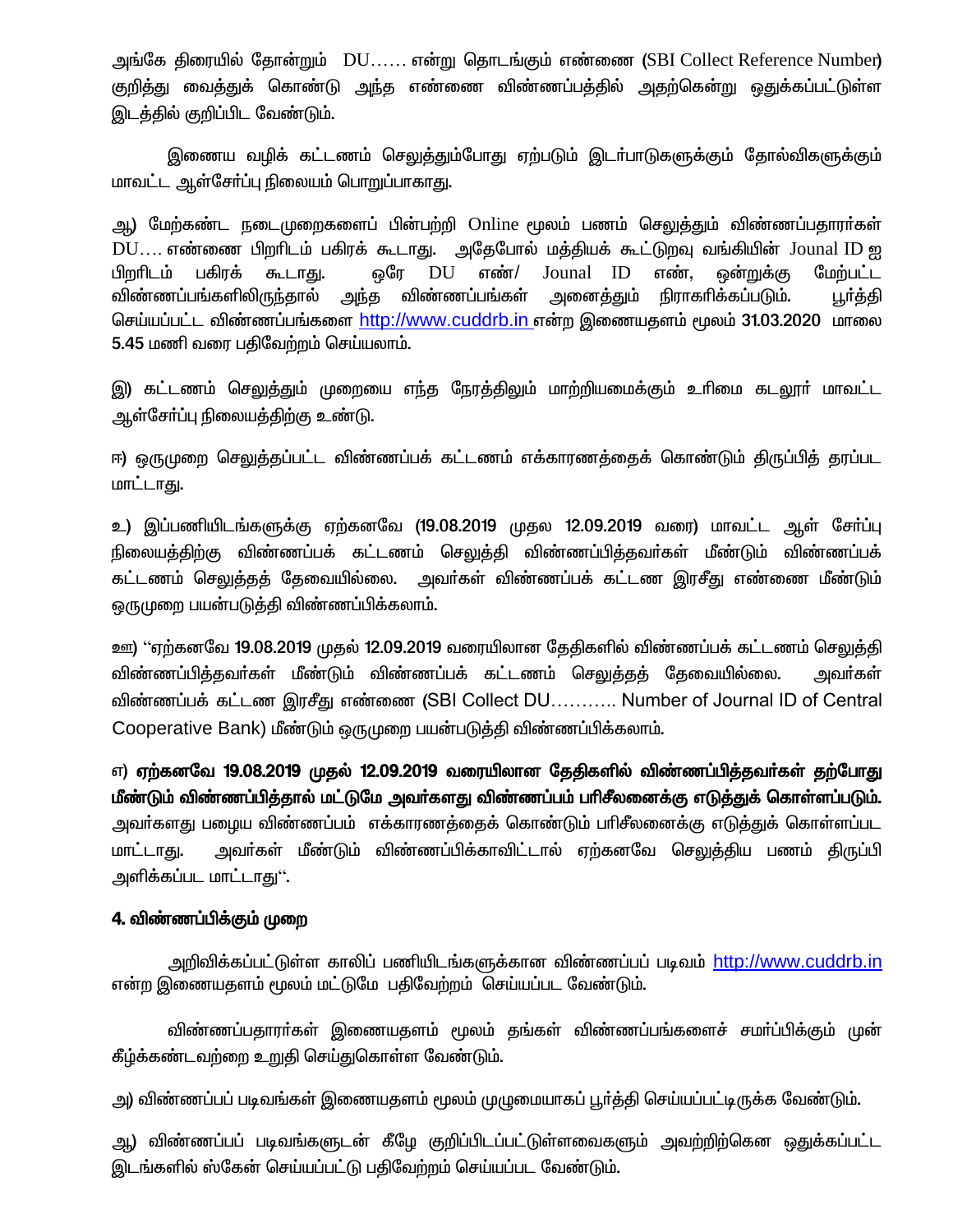- $^*$  i) விண்ணப்பதாரரின் புகைப்படம் 50 kb அளவுக்கு மிகாமல் (ipeg or ipg format)
- $*$  ii) விண்ணப்பதாராின் கையெழுத்து  $-$  50 kb அளவுக்கு மிகாமல் (ipeg or ipg format)
- $*$   $\,$ iii) விண்ணப்பதாராின் சாதிச் சான்றிதம்  $-$  200  $\rm kb$  அளவுக்கு மிகாமல் (pdf file)
- \* iv) கூட்டுறவு பட்டய பயிற்சி சான்றிதழ் 200 kb அளவுக்கு மிகாமல் (pdf file)
- \* v) கூட்டுறவு பட்டயப் பயிற்சியினை தற்போது மேற்கொண்டு வருபவர்கள் தொடர்புடைய கூட்டுறவு மேலாண்மைப் பயிற்சி நிலையத்திடமிருந்து பெற்று அதற்கான தகுதிச் சான்றிதழ் (Bonafied Certificate) - 200 kb அளவுக்கு மிகாமல் (pdf file)

# \* vi) பி.ஏ.(கூட்டுறவு), பி.காம்(கூட்டுறவு) படித்து கூட்டுறவுப் பயிற்சியிலிருந்து விலக்குக் கோருபவர்கள் தங்களது ஒட்டு மொத்த மதிப்பெண் பட்டியலை பதிவேற்றம் செய்ய வேண்டும் – 400 kb அளவுக்கு மிகாமல் (pdf file)

\* vii) "SBI Collect" என்ற சேவையைப் பயன்படுத்தி online மூலம் செலுத்தப்பட்ட விண்ணப்பக் கட்டண இரசீது (Candidate's copy of the pay-in-slip) - 100 kb அளவுக்கு மிகாமல் (pdf file)  $**$  viii) மாற்றுத் திறனாளிச் சான்றிதழ்  $-$  200 kb அளவுக்கு மிகாமல் (pdf file)  $**$  ix) ஆதரவற்ற விதவைச் சான்றிதழ்  $-$  200 kb அளவுக்கு மிகாமல் (pdf file) \*\* x) முன்னாள் இராணுவத்தினா் சான்றிதழ் --200 kb அளவுக்கு மிகாமல் (pdf file) \*\*xi) பட்டப் படிப்பினை தமிழ் வழியில் படித்ததற்கான சான்றிதழ்(PSTM Certificate) -200 kb அளவுக்குமிகாமல் (pdf file)

மேற்குறிப்பிட்ட ஆவணங்களில் (\*) குறியீடு செய்யப்பட்டவை அனைத்தையும் (\*\*) குறியீடு செய்யப்பட்டவைகளில் தங்களுக்கு எது பொருந்துமோ அந்த ஆவணங்களை மட்டும் ஸ்கேன் செய்து பதிவேற்றம் செய்ய வேண்டும். அவ்வாறு ஸ்கேன் செய்யப்பட்ட ஆவணங்கள் பதிவேற்றம் செய்யப்படாமல் பெறப்படும் விண்ணப்பங்கள் நிராகரிக்கப்படும்.

விண்ணப்பத்தைப் பூர்த்தி செய்யும் போது, **விண்ணப்பதாரா் தவறான தகவல்களை அளித்தால்** <mark>அவ்விண்ணப்பம் நிராகரிக்கப்படும்.</mark> மேலும், விண்ணப்பதாரா்கள் அளித்த தகவல்கள் தவறானவை என்று பின்னா் கண்டுபிடிக்கப்பட்டால் அவ்விண்ணப்பதாரா் கோ்விலிருந்து நிராகாிக்கப்படுவதுடன். மாவட்ட ஆள் சேர்ப்பு நிலையத்தால் இனிவருங்காலங்களில் நடத்தப்படும் தேர்வுகளுக்கு விண்ணப்பிக்க குகுதியற்றவராக அறிவிக்கப்படுவார்.

ஏற்கனவே பணியில் உள்ள பணியாளா்கள் இத்தோ்வுக்கு விண்ணப்பிக்கும்போது அவா்கள் பணிபுரியும் நிறுவனத்தின் உரிய அலுவலருக்கு கடிதம் மூலம் தெரிவிக்க வேண்டும். மேலம். அவ்விண்ணப்பதாரா் வங்கி/சங்கக்கின் உதவியாளா் பணியிடக்கிற்கு கோ்ந்தெடுக்கப்படும் பட்சக்கில். பணியில் சேருவதற்கு முன்னா் அவா்கள் பணிபுாியும் நிறுவனத்தின் உாிய அலுவலாிடமிருந்து தடையில்லாச் சான்று (NOC) பெற்று சமர்ப்பிக்க வேண்டும்.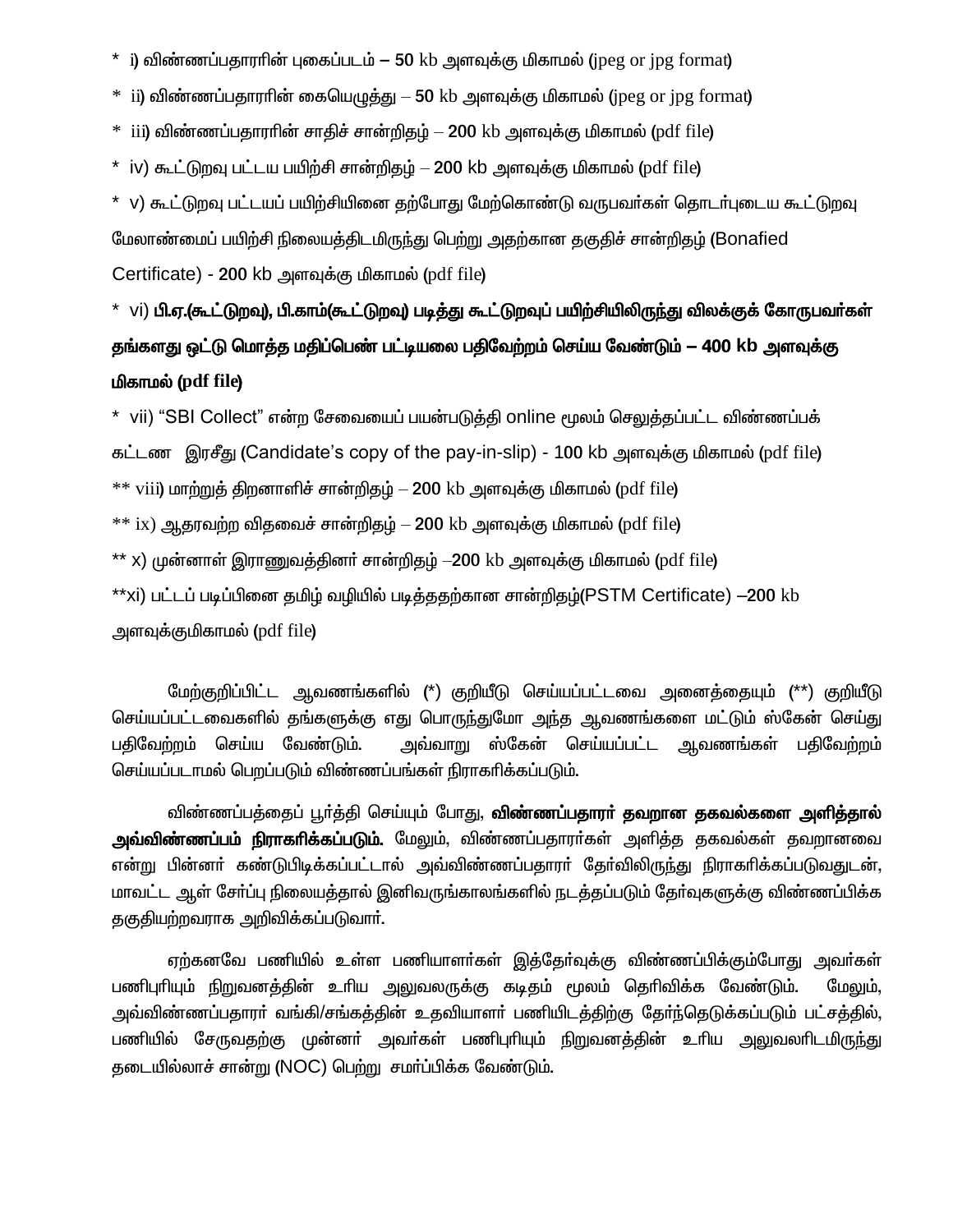# 5. எழுத்துத் தேர்வு

அ) மேற்கண்ட பதவிக்கு விண்ணப்பிக்கும் விண்ணப்பதாரா்களின் விண்ணப்பங்கள் பாிசீலிக்கப்பட்டு, முறையாக விண்ணப்பங்களை சமா்ப்பித்தவா்கள் மட்டுமே எழுத்துத் தோ்வுக்கு அழைக்கப்படுவாா்கள். எழுத்துத் தேர்வில் கலந்து கொள்வதற்காக அழைக்கப்படவுள்ள நபர்களின் பட்டியல் மாவட்ட ஆள் சேர்ப்பு நிலைய இணையதளத்தில் வெளியிடப்படும்.

எழுத்துத் தோ்வு மாவட்டத்தின், குறிப்பிட்ட இடங்களில் நடைபெறும். எழுத்துத் தோ்வு எந்த இடத்தில் நடைபெறும் என்பது எழுத்துத் தேர்வுக்கான நுழைவுச் சீட்டில் (Hall Ticket) குறிப்பிடப்படும். நடைபெறுவது தொடர்பான விவரங்கள் மின்னஞ்சல் (e-mail) மூலம் எழுத்துத் கேர்வு விண்ணப்பதாரா்களுக்கு அனுப்பி வைக்கப்படும். எழுத்துத் தோ்வுக்கான நுழைவுச் சீட்டினை மாவட்ட ஆள்சோ்ப்பு நிலைய இணையதளத்திலிரு<u>ந்து</u> பதிவிறக்கம் செய்து கொள்ள வேண்டும். நுறைவுச் சீட்டுடன் வராத விண்ணப்பதாரா்கள் எழுத்துத் தோ்வில் கலந்து கொள்ள அனுமதிக்கப்பட மாட்டாா்கள். எழுத்துத் தோ்வுக்கு தனது சொந்த செலவில் விண்ணப்பதாரா் கலந்து கொள்ள வேண்டும்.

ஆ) எழுத்துத் தோ்வு பட்டப்படிப்பு நிலையிலான தரத்துடனும், **பொது அறிவு, அடிப்படை கணக்கியல்,** கூட்டுறவு சட்டம் மற்றும் வங்கியியல், போன்ற பாடங்களை உள்ளடக்கியதாகவும் இருக்கும். எழுத்துத் தேர்வு கொள்குறி வகையில் (objective Type) 200 வினாக்களுடன், 170 மதிப்பெண்களுக்கானதாகவும் தேர்வுக்கான கால அளவு 180 நிமிடங்கள் கொண்டதாகவும் இருக்கும். வினாத்தாள் ஆங்கிலம் மற்றும் தமிழில் அச்சடிக்கப்பட்டிருக்கும்.

இ) மேற்கண்ட எழுத்துத் தேர்வுக்குரிய பாடத்திட்டங்கள் (Syllabus) மாவட்ட ஆள்சேர்ப்பு நிலைய இணைய தளத்தில் வெளியிடப்படும்.

ஈ) எழுத்துத் தோ்வு முடிவுகள் அறிவிக்கப்பட்ட பின் எழுத்துத் தோ்வுக்கான வினா விடைகள் (Key answers) மாவட்ட ஆள்சோ்ப்பு நிலைய இணையதளத்தில் வெளியிடப்படும். வெளியிடப்பட்ட வினா விடைகள் (Key answers) தொடர்பாக ஏதேனும் ஆட்சேபனை இருந்தால் வெளியிடப்பட்ட தேதியிலிருந்து மூன்று தினங்களுக்குள் மாவட்ட ஆள்சோ்ப்பு நிலையத்திற்கு எழுத்துப் பூா்வமாக அல்லது இமெயில் மூலமாகத் தெரிவிக்க வேண்டும். மாவட்ட ஆள்சோ்ப்பு நிலையக் கூட்டத்தில் அது பாிசீலிக்கப்பட்டு உரிய முடிவுகள் எடுக்கப்படும்.

# 6. நேர்முகத் தேர்வு

i) அறிவிக்கப்பட்டுள்ள காலிப் பணியிடங்களின் எண்ணிக்கையை போல் இரண்டு மடங்கு விண்ணப்பதாரா்கள் நோ்முகத் தோ்வுக்கு அழைக்கப்படுவாா்கள். எழுத்துத் தோ்வில் வெற்றி பெற்ற விண்ணப்பதாரா்கள் மாவட்ட ஆள்சோ்ப்பு நிலையத்தால் நடத்தப்படும் நோ்முகத் தோ்வில் தங்கள் சொந்த செலவில் கட்டாயம் கலந்து கொள்ள வேண்டும். விண்ணப்பதாரா்கள் எழுத்துத் தோ்வில் பெற்ற மதிப்பெண்கள் அடிப்படையிலும், நடைமுறையில் உள்ள அரசாணைகளின்படி இட ஒதுக்கீடு மற்றும் இனச்சுழற்சி அடிப்படையிலும் நேர்முகத் தேர்விற்கு அழைக்கப்படுவார்கள்.

ii) நோ்முகத் தோ்வில் கலந்துக் கொள்வதற்காக அழைக்கப்படவுள்ள நபா்களின் பெயா்ப் பட்டியல் மாவட்ட ஆள்சோ்ப்பு நிலையத்தின் இணையதளம் வழியாக வெளியிடப்படும்.

தோ்வு நடைபெறுவது தொடா்பான விவரங்கள் மின்னஞ்சல் மூலம் நேர்முகத்  $(e-mail)$  $\overline{111}$ விண்ணப்பதாரா்களுக்கு அனுப்பி வைக்கப்படும். நோ்முகத் தோ்வு நடைபெறும் இடம், நாள், நேரம் ஆகிய விவரங்கள் அடங்கிய நோ்முகத் தோ்விற்கான அழைப்புக் கடிதங்களை, விண்ணப்பதாரா்கள்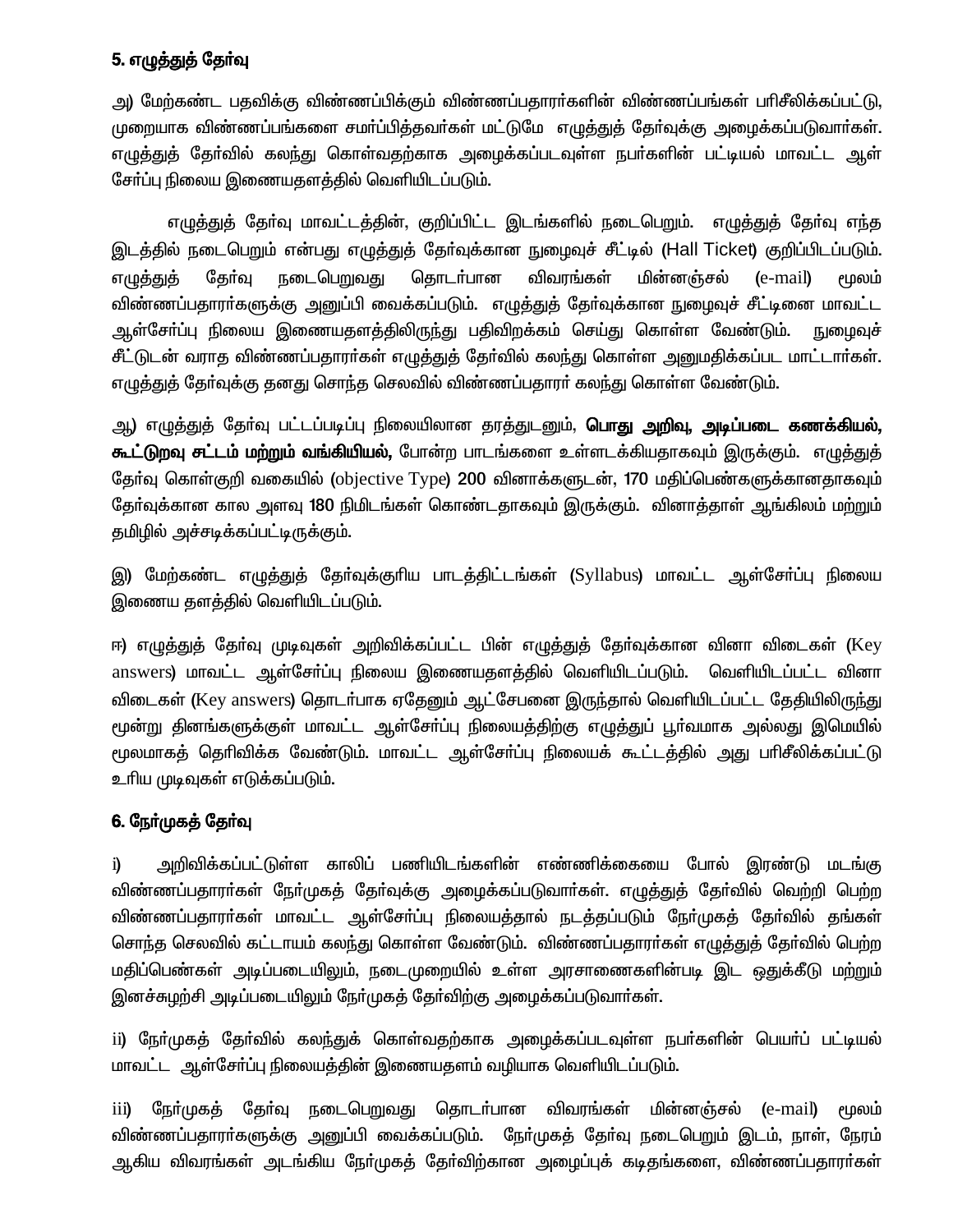இணையதளம் மூலம் பதிவிறக்கம் செய்து கொள்ள வேண்டும். அழைப்புக் கடிதத்துடன் வராத விண்ணப்பதாரா்கள் நோ்முகத் தோ்வில் கலந்துக் கொள்ள அனுமதிக்கப்பட மாட்டாா்கள்.

iv) நோ்முகத் தோ்வில் கலந்து கொள்ள வரும் விண்ணப்பதாரா்களிடம், அவா்கள் எந்த வகை சங்கத்திற்கு எந்த வரிசையில் ஒதுக்கீடு செய்யப்பட விரும்புகிறார்கள் என்ற முன்னுரிமை விருப்பம் (option) பெறப்படும். நேர்முகத் தேர்வு முடிவடைந்த பின்னர், தகுதி பெற்ற விண்ணப்பதாரர்களை கூட்டுறவுச் சங்கங்களுக்கு ஒதுக்கீடு செய்யும் போது விண்ணப்பதாரர்கள் தெரிவித்த முன்னுரிமை. பெற்ற மொத்த மதிப்பெண் மற்றும் வகுப்புவாரி இனசுமற்சி கவனத்தில் கொள்ளப்படும்.

v) எழுத்துத் தேர்வுக்கான மதிப்பெண் மற்றும் நேர்முக தேர்வுக்கான மதிப்பெண் முறையே 85:15 என்ற விகிதத்தில் இருக்கும்.

#### 7. தெரிவு செய்யப்படும் முறை

அ) விண்ணப்பதாரா்கள் எழுத்துத் தோ்விலும் நோ்முகத் தோ்விலும் பெற்ற ஒட்டுமொத்த மதிப்பெண்கள் அடிப்படையில் தரவரிசைப் பட்டியல் தயாரிக்கப்பட்டு அரசாணைப்படியான இட ஒதுக்கீடு, இனச் சுழற்சி முறை, அவர்கள் தெரிவித்த முன்னுரிமை விருப்பச் சங்க வகை ஆகியவற்றின் அடிப்படையில் கணினி மூலம் சங்கத்திற்கு/நிறுவனத்திற்கு ஒதுக்கீடு செய்யப்படுவாா்கள்.

மேற்குறிப்பிட்ட முறைப்படி விண்ணப்பதாரா்களை சங்கங்களுக்கு ஒதுக்கீடு செய்யும் போது அதிக மொத்த மதிப்பெண் பெற்றவா்கள் இனச்சுழற்சியைப் பின்பற்றி அவர்கள் விருப்பம் சங்கத்திற்கு ஒதுக்கீடு செய்யப்படுவா். குறைவான மதிப்பெண் பெற்றவா்களுக்கு தெரிவித்திருந்த இனச்சுழற்சி அடிப்படையில் அவா்கள் விரும்பிய சங்கத்திற்கு ஒதுக்கீடு கிடைக்காமல் போகலாம். அத்தகைய நோ்வில் அந்தச் சமயத்தில் அவா்களது இனச் சுழற்சிக்கு எந்த சங்கத்தில் காலிப் பணியிடம் இருக்கிறதோ அந்த சங்கத்திற்கு அவர் ஒதுக்கீடு செய்யப்படுவார்.

ஆ) விண்ணப்பதாரா்களின் தகுதி குறித்த அனைத்து சான்றிதழ்களையும், ஆதிதிராவிடா், அருந்ததியர், பழங்குடியினர், மிகவும் பிற்படுத்தப்பட்ட வகுப்பினர்/ சீர்மரபினர், பிற்படுத்தப்பட்ட வகுப்பினர், பிற்படுத்தப்பட்ட வகுப்பினர்(முஸ்லிம்) ஆதரவற்ற விதவைகள், மாற்றுத் திறனாளிகள் மற்றும் முன்னாள் ராணுவத்தினா் ஆகிய பிாிவுகளில் விண்ணப்பித்த விண்ணப்பதாரா்களின் அனைத்து சான்றிதழ்களையும் சரி பார்த்த பின்னரே தகுதி உடைய விண்ணப்பதாரர்களுக்கு பணி ஒதுக்கீடு ஆணை வழங்கப்படும்.

இ) மாவட்ட ஆள்சோ்ப்பு நிலையத்தால் தோ்வு செய்யப்படும் நபா்களுக்குத் தொிவு மற்றும் சங்கத்திற்கு ஒதுக்கீடு ஆணை (selection and allotment order) மாவட்ட ஆள்சோ்ப்பு நிலையத்தால் வழங்கப்படும். அவா்கள் ஒதுக்கீடு செய்யப்பட்ட சங்கத்தின் தகைமை வாய்ந்த அலுவலரால் பணியமா்வு ஆணை (appointment order) வழங்கப்படும்.

ஈ) முன்னாள் இராணுவத்தினாின் வாாிசுதாரா்களுக்கு முன்னாள் இராணுவத்தினருக்கான இட ஒதுக்கீடு முறை பொருந்தாது.

உ) தெரிவு செய்யப்படும் மாற்றுத் திறனாளிகள், தங்களது குறைபாடு, தாங்கள் தெரிவு செய்யப்படும் பதவிகளுக்குரிய பொறுப்புகளை முழுத்திறனுடன் நிறைவேற்றுவதற்குத் தடையாக இருக்காது என்பதற்கான சான்றிதழை மருத்துவக் குழுவிடம் பெற்றுச் சமா்ப்பிக்க வேண்டும்.